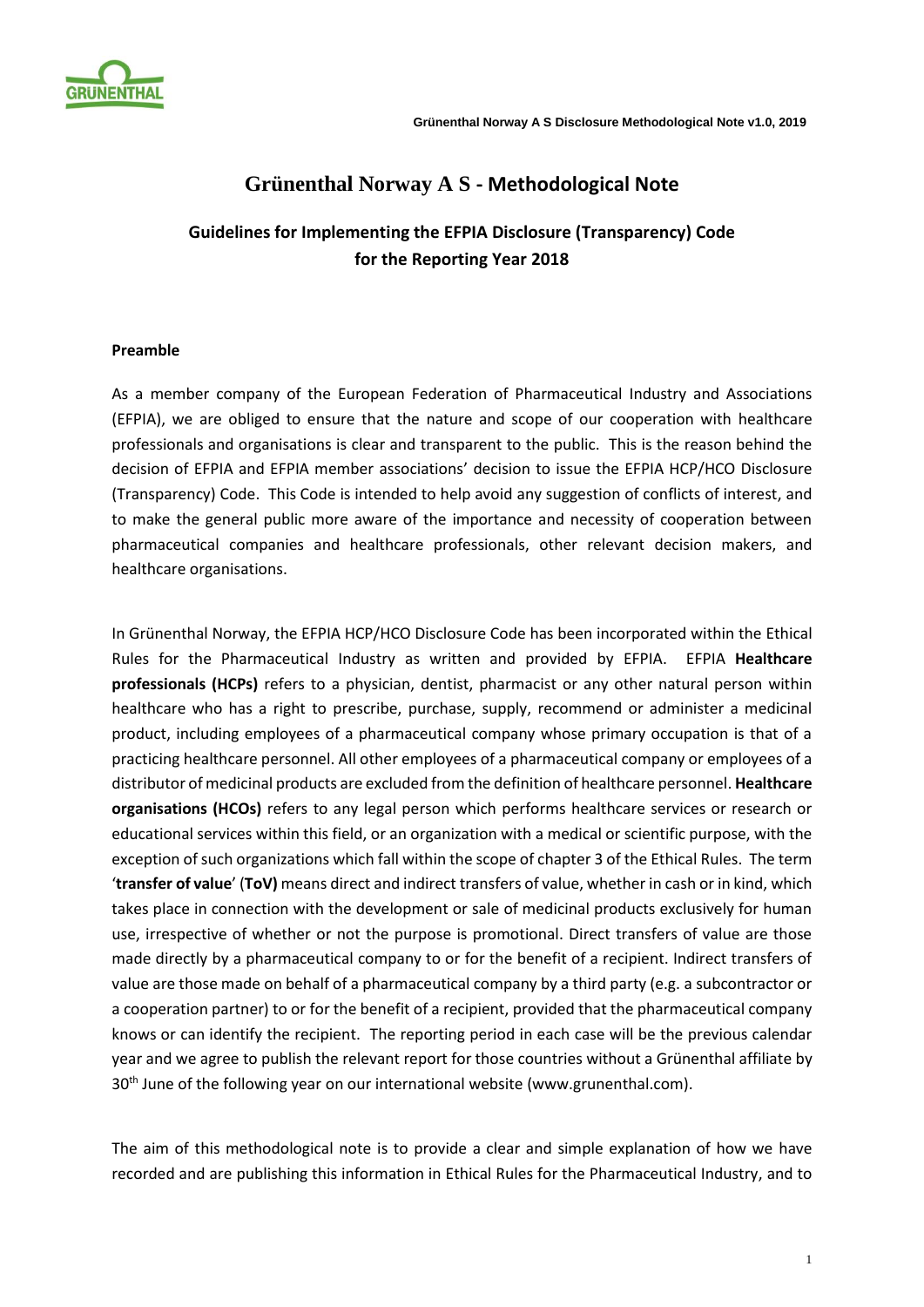

thereby provide a basic framework for interpreting our report. In particular, we would like to outline the underlying methodology we have applied, and explain specific issues as to how this applies to our published information. In the event of any doubt over whether the details of any specific ToV need to be published, we have assumed in the interests of transparency that such details should be published. We have only refrained from publishing the details of those ToV where this is clearly not required by EFPIA.

This guideline is structured as follows: Each question is followed by an explanation and/or an example scenario, and specific details of how we have complied with the requirements set out in the EFPIA Ethical Rules for the Pharmaceutical Industry.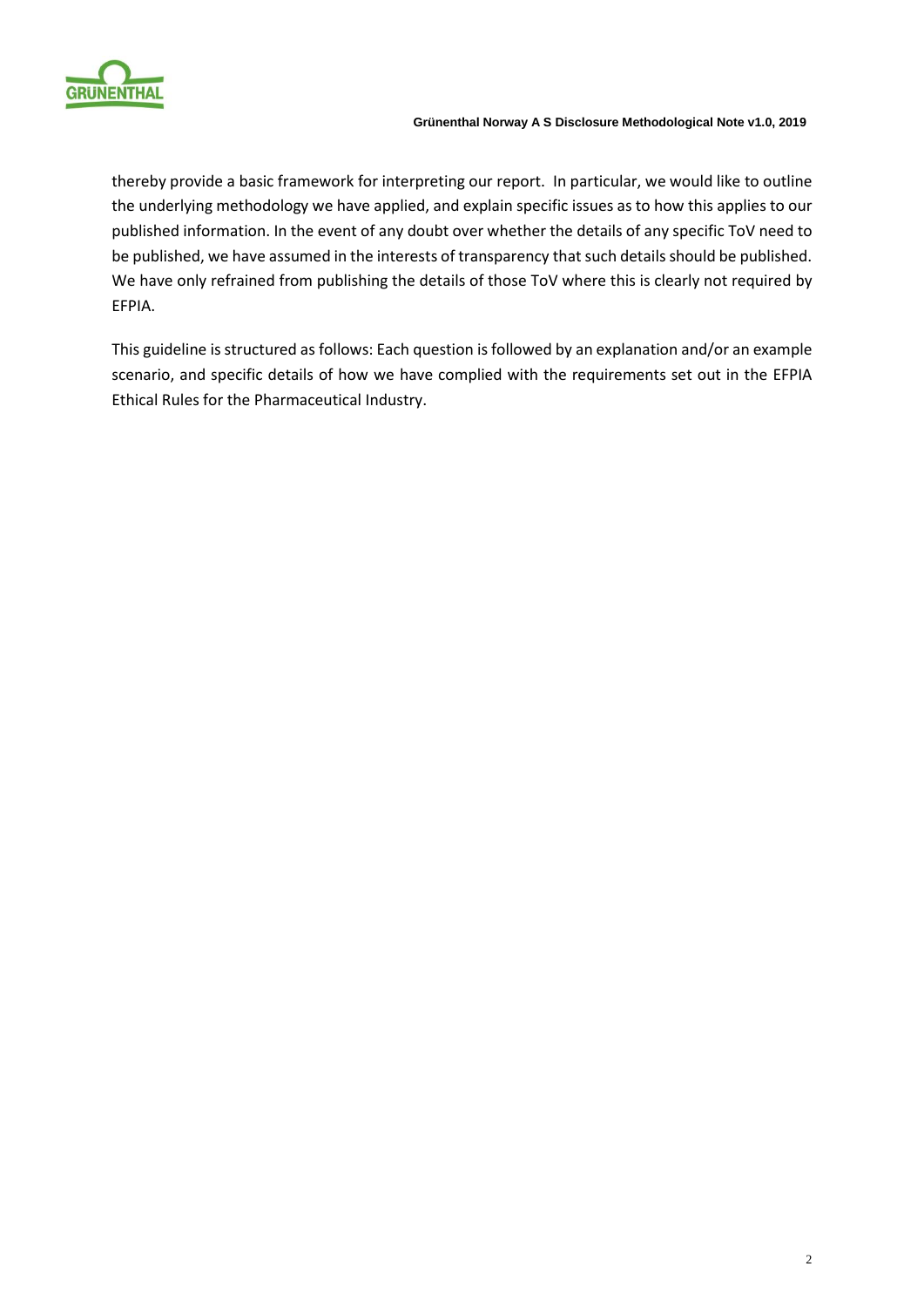

# **CONTENTS**

| 1.                                                                                    |                                                                           |
|---------------------------------------------------------------------------------------|---------------------------------------------------------------------------|
| 2.                                                                                    |                                                                           |
| 3.                                                                                    |                                                                           |
|                                                                                       |                                                                           |
| 1.                                                                                    |                                                                           |
| 2.                                                                                    |                                                                           |
| 3.                                                                                    |                                                                           |
| 4.                                                                                    |                                                                           |
| 5.                                                                                    |                                                                           |
| 6.                                                                                    |                                                                           |
| Recording of ToVs granted to universities and other educational establishments9<br>7. |                                                                           |
| 8.                                                                                    |                                                                           |
| 9.                                                                                    |                                                                           |
|                                                                                       |                                                                           |
| 1.                                                                                    |                                                                           |
| 2.                                                                                    | Continuous professional development events - definition11                 |
| 3.                                                                                    | Continuous professional development events - registration fees11          |
| 4.                                                                                    | Continuous professional development events - travel and accommodation     |
|                                                                                       |                                                                           |
|                                                                                       | Continuous professional development events - organisation by an events    |
| 6.                                                                                    | Continuous professional development events - costs for internal events 12 |
| 7.                                                                                    |                                                                           |
| 8.                                                                                    |                                                                           |
| 9.                                                                                    |                                                                           |
|                                                                                       | 5.                                                                        |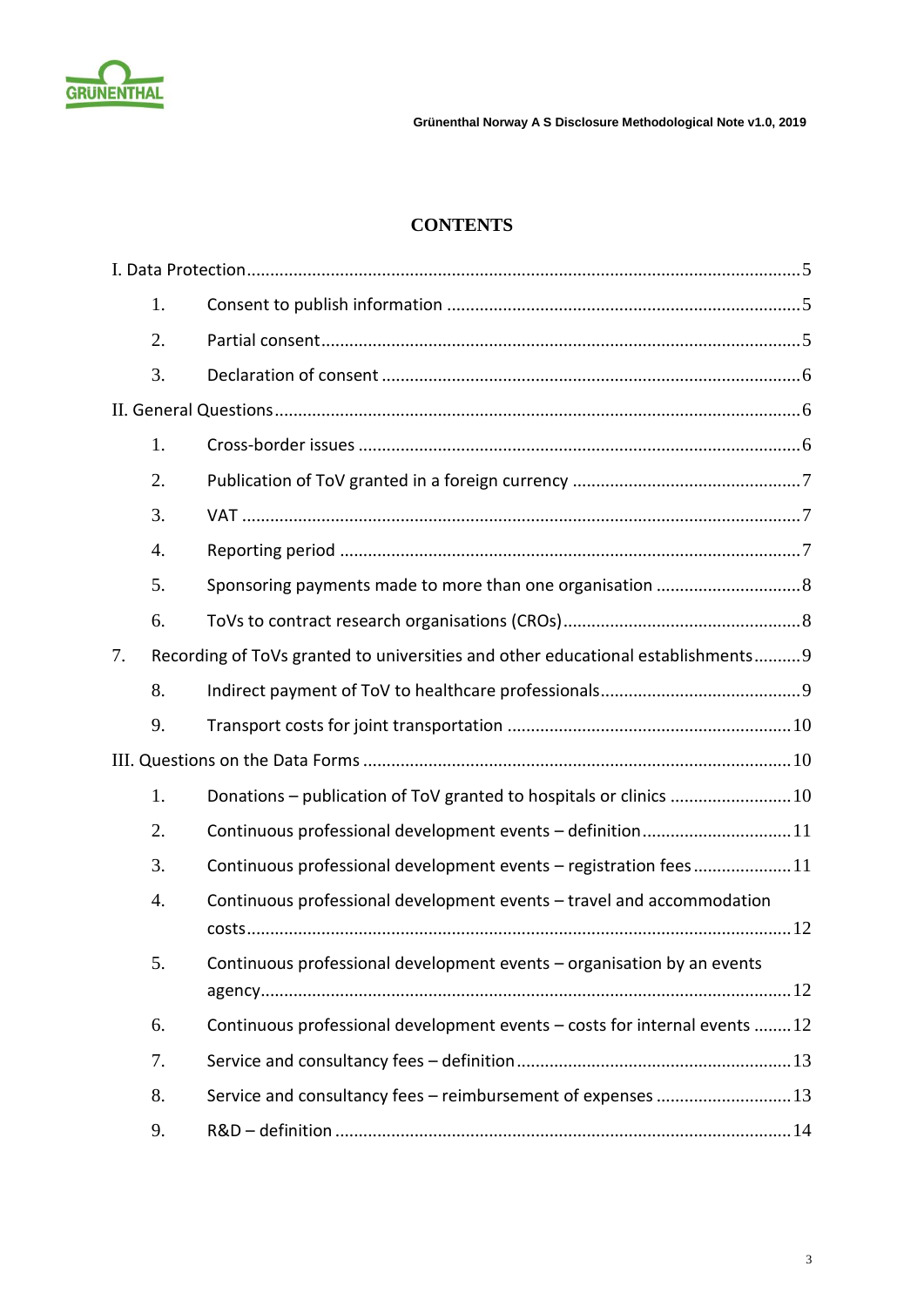

 **Grünenthal Norway A S Disclosure Methodological Note v1.0, 2019**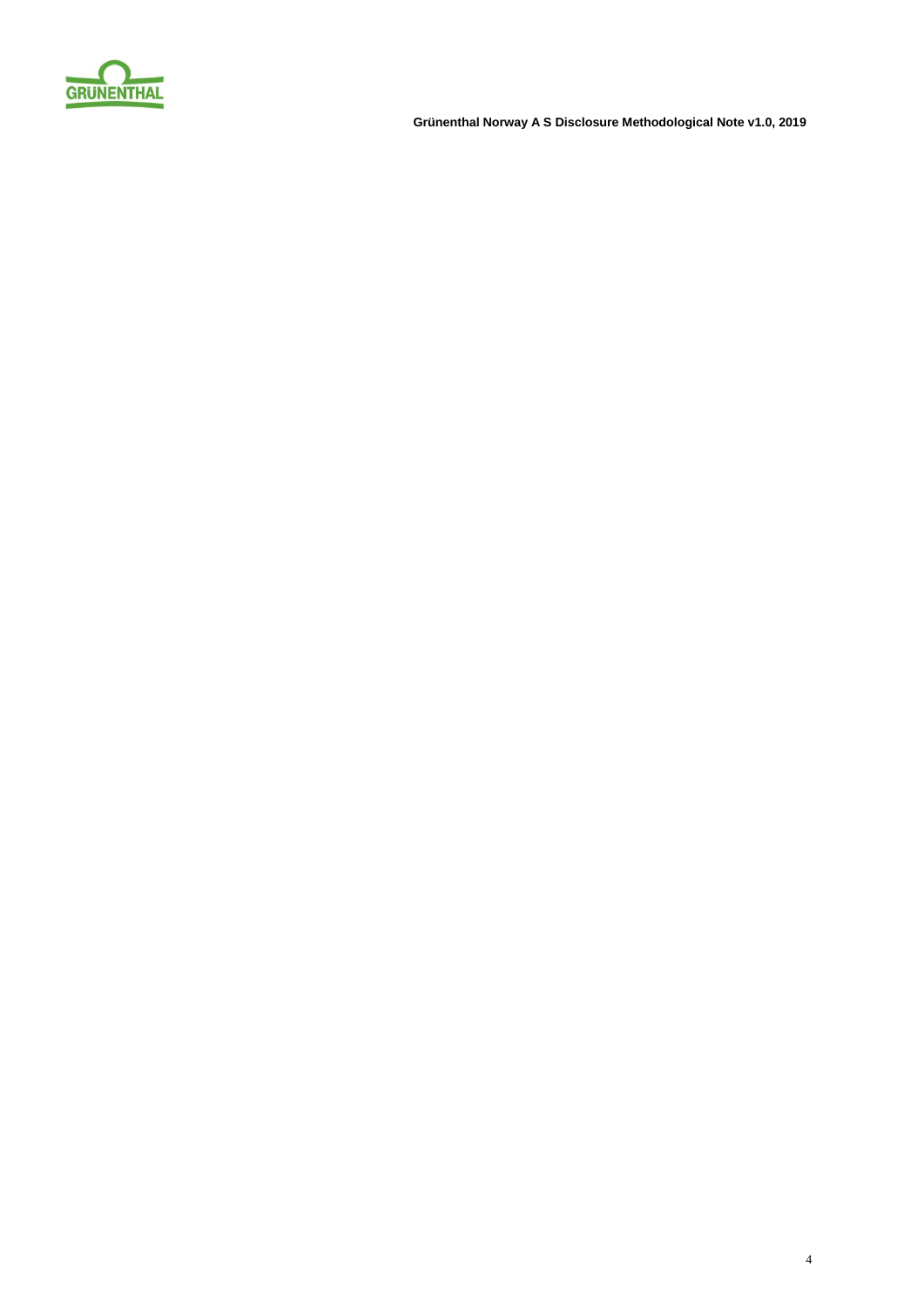

### <span id="page-4-0"></span>**I. DATA PROTECTION**

#### <span id="page-4-1"></span>1. **Consent to publish information**

1.1 **Question**

# *How important is the permission from the healthcare professionals or organisations concerned in terms of publishing the information?*

#### 1.2 **Legal background**

Every individual person is entitled by law to protection of data relating to them. This basic right covers the recording, processing and dissemination of any personal information, whereby any of these shall require the specific consent of the person affected. There are strict requirements for any such consent – it must be explicit, it needs to be visually highlighted in any contractual texts or similar documents and must be clearly and transparently worded. Data protection legislation does not apply to organisations therefore consent to disclose has not been obtained from healthcare organisations.

# 1.3 **Our approach**

We require all healthcare professionals to indicate their consent for us to publish details of any ToV they receive from us when engaging services from said individuals. If consent is denied, we publish the total value of the ToV without specifying the name of the recipient as part of an aggregate disclosure. If consent is revoked after publication of data, we will adjust the published report within 10 working days.

# <span id="page-4-2"></span>2. **Partial consent**

#### 2.1 **Question**

*When a healthcare professional only agrees to publication of some of the relevant information, despite our efforts to obtain full consent, what is reported?*

### 2.2 **Example**

This situation may arise, for instance, where the healthcare professional agrees to the publication of details of some consultancy fees but not others.

### 2.3 **Our approach**

If only partial consent to publication is given, all ToVs provided to that individual in the stated reporting period are disclosed as an aggregate disclosure.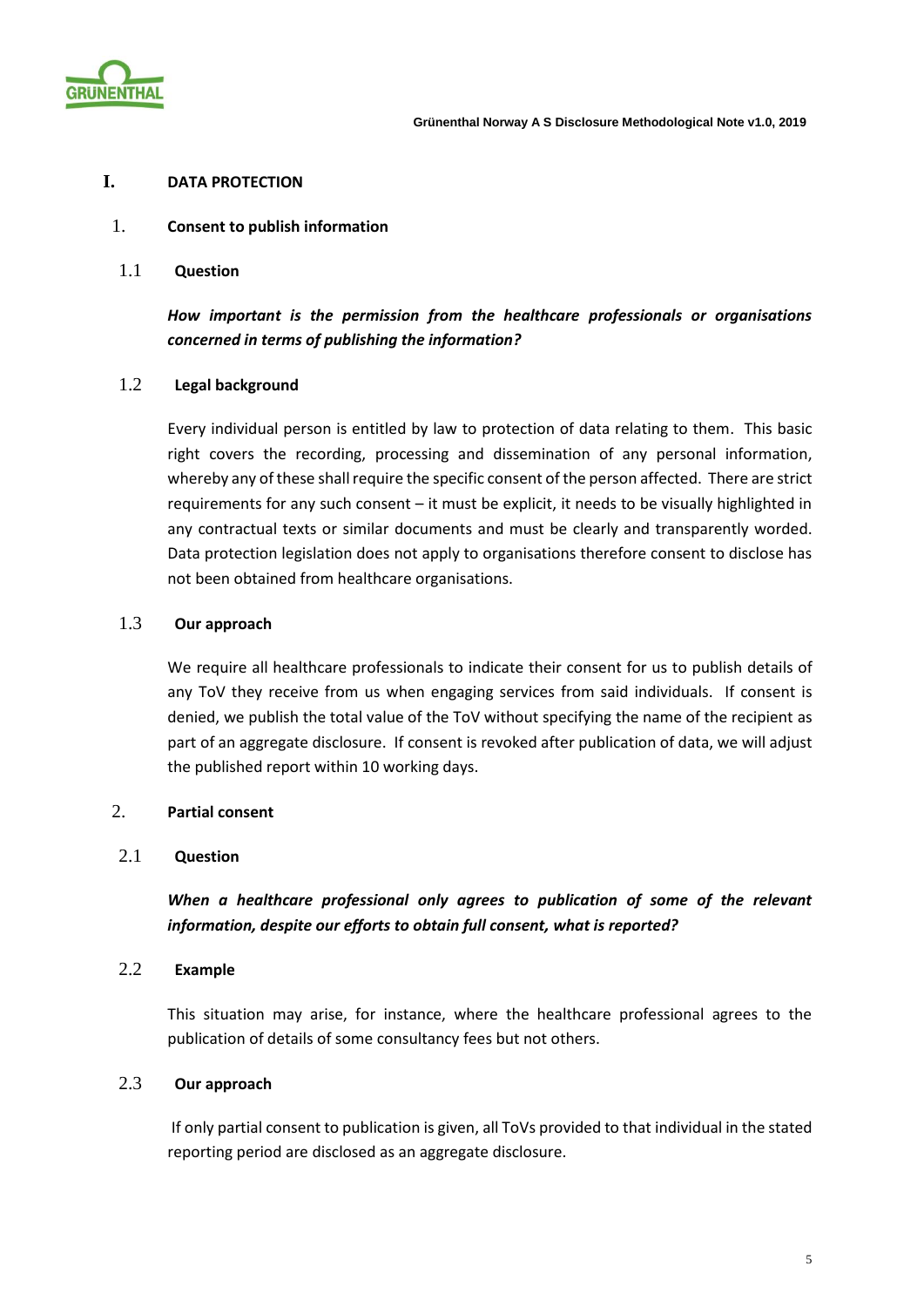

#### <span id="page-5-0"></span>3. **Declaration of consent**

#### 3.1 **Question**

*What sort of declaration of consent is our data processing based on?*

### 3.2 **Our approach**

All HCPs whose main address is in Sweden and who receive a ToV from Grünenthal are requested to provide consent to disclose details of any ToV they receive from us. This is done as part of a written agreement that both parties agree to. HCPs may withhold their consent at the point of request, or they may subsequently revoke their consent where previously granted.

### <span id="page-5-1"></span>**II. GENERAL QUESTIONS**

### <span id="page-5-2"></span>1. **Cross-border issues**

#### 1.1 **Questions**

*When we provide ToVs to a healthcare professional or organisation based in another European state without a Grünenthal affiliate operating in it, how is this reported?*

#### 1.2 **Examples**

A cross-border situation exists when the pecuniary ToV is granted in a country other than the country in which the healthcare professional or organisation is based, has their practice or main office. This sort of situation includes those cases where we, as a SE-based subsidiary of the Grünenthal Group commission a consultancy agreement with a doctor based in Italy.

### 1.3 **Our approach**

Any pecuniary ToV which any subsidiary of Grünenthal Group grant to healthcare professionals or organisations based in another *European member state* our capacity as a SE subsidiary of the Grünenthal Group is published by our affiliated company based in that country. In the example given above, this would be our Italian affiliate. In the event that we do not have a local affiliate in the country that a recipient healthcare professional is based, we will publish the information on our international website (www.transparency.grunenthal.com).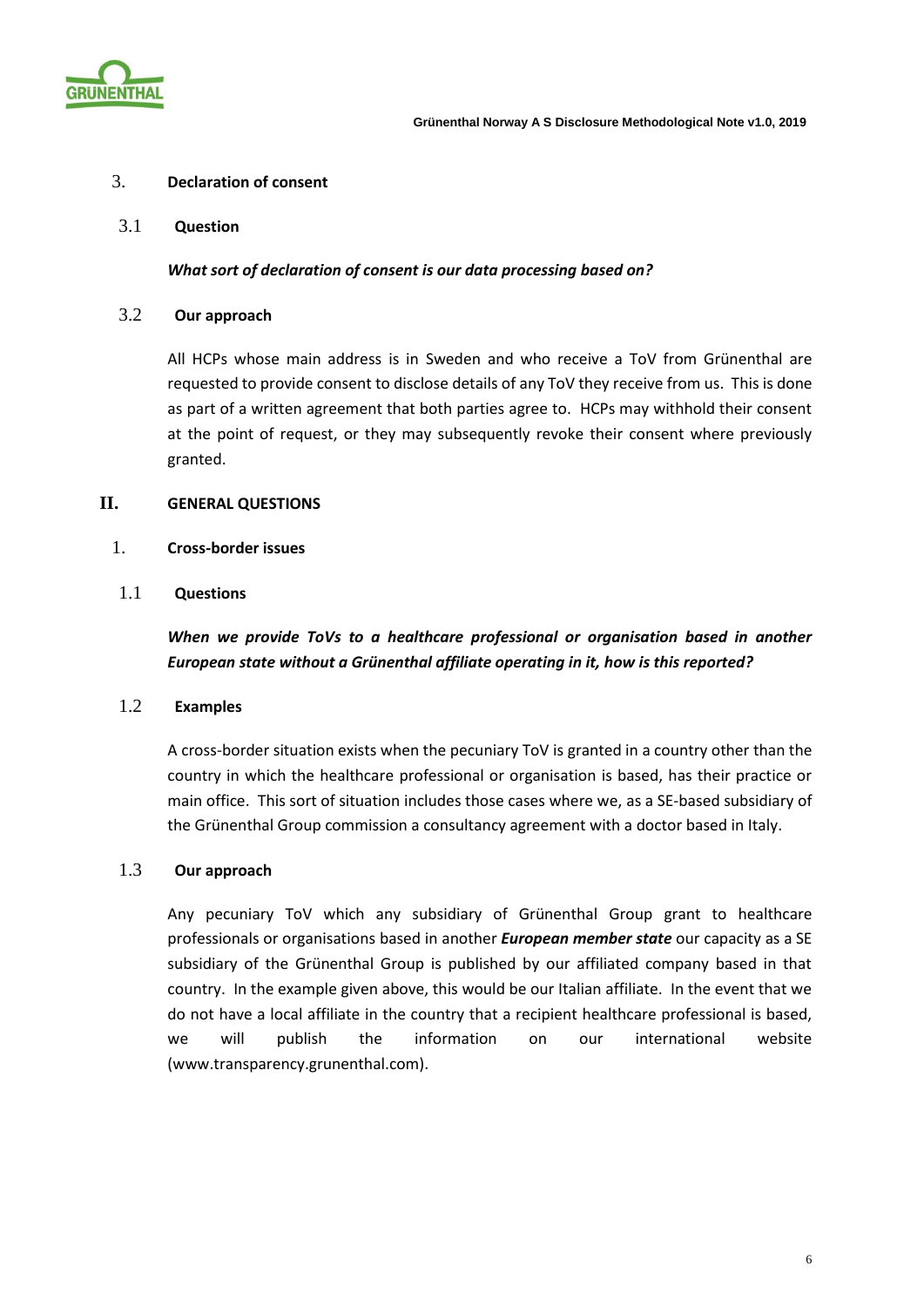

### <span id="page-6-0"></span>2. **Publication of ToV granted in a foreign currency**

### 2.1 **Question**

*What do we do when the ToV is granted in any currency other than SEK?*

### 2.2 **Example**

A doctor based in Sweden receives a consultancy fee for providing services in Germany, and the fee is paid in Euros.

### 2.3 **Our approach**

All ToV specified in our report is published in the denomination of the local currency of the respective country. If the original payment was not made in local currency, we convert the amount using the average exchange for the month in which the ToV was paid (applicable for grants and donations as well as fees), or for the month when the meeting was held (related costs e.g. registration, travel and accommodation costs).

In case of R&D related activities where the original payment was not made in local currency, we convert the amount using the average exchange of the year in which the ToV was paid.

### <span id="page-6-1"></span>3. **VAT**

# 3.1 **Question**

# *Do the figures we publish indicate VAT?*

# 3.2 **Background**

The EFPIA Disclosure Code permits publication of gross or net figures (i.e. including or excluding VAT).

## 3.3 **Our approach**

We publish the ToVs paid to individuals after any applicable deductions have been made, and ToVs paid to healthcare organisations as gross amounts, i.e. inclusive of VAT.

# <span id="page-6-2"></span>4. **Reporting period**

# 4.1 **Question**

*If more than one reporting period is applicable in association with a ToV, how is this reported?*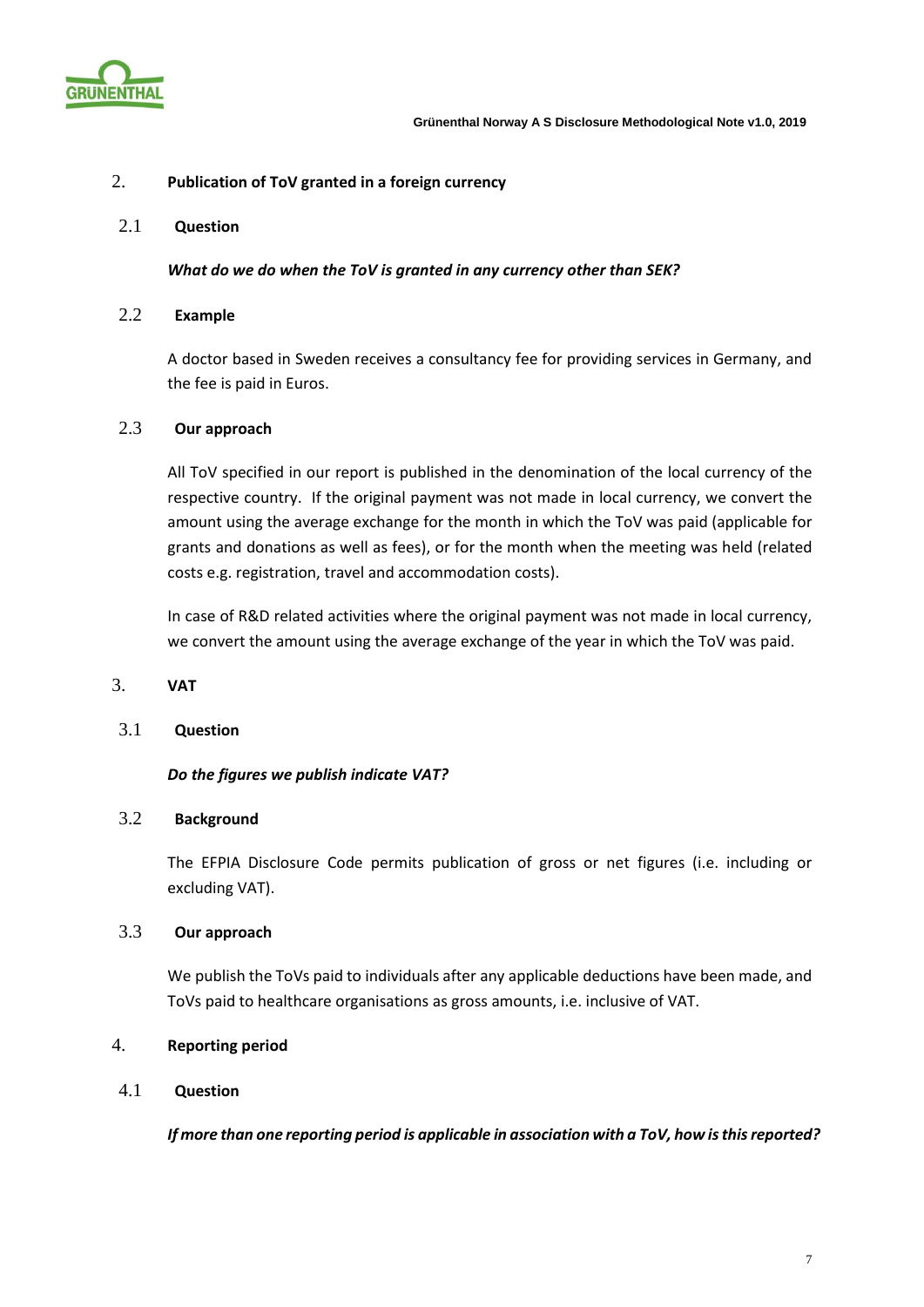

## 4.2 **Example**

This situation may arise in the event that a healthcare professional agrees during one reporting period to appear as a guest speaker at an event, but this event then actually takes place in the following reporting period. Another potential example is where a ToV is granted in one reporting period, but relates to an event taking place in the next or previous reporting period.

### 4.3 **Our approach**

We publish ToV according to the reporting period in which the ToV was actually granted / financially processed to the healthcare professional. All paid amounts related to grants and donations and fees are reported according to the year of the actual payment (even if this differs to the year in which the activity took place).

All meeting related costs (registration, travel and accommodation also in connection with a fee) are published according to the year in which the meeting took place.

If for any reason our internal accounting practices should change, we remain committed to ensuring all ToVs subject to publication are disclosed.

### <span id="page-7-0"></span>5. **Sponsoring payments made to more than one organisation**

### 5.1 **Question**

*When we have a sponsoring agreement with several healthcare organisations, how is this reported?*

### 5.2 **Our approach**

Generally, we publish details of ToVs on an individual basis in accordance with LIF's Ethical Rules for the Pharmaceutical Industry. If an individual ToV can be allocated *pro rata* to the known organisations, these shares are published under the name of the respective organisation.

If such an allocation is not possible, an assumption is made that each organisation receives an equal share and we publish this accordingly.

# <span id="page-7-1"></span>6. **ToVs to contract research organisations (CROs)**

### 6.1 **Question**

*In the event of a ToV being granted to a contract research organisation (CRO), how is this reported?*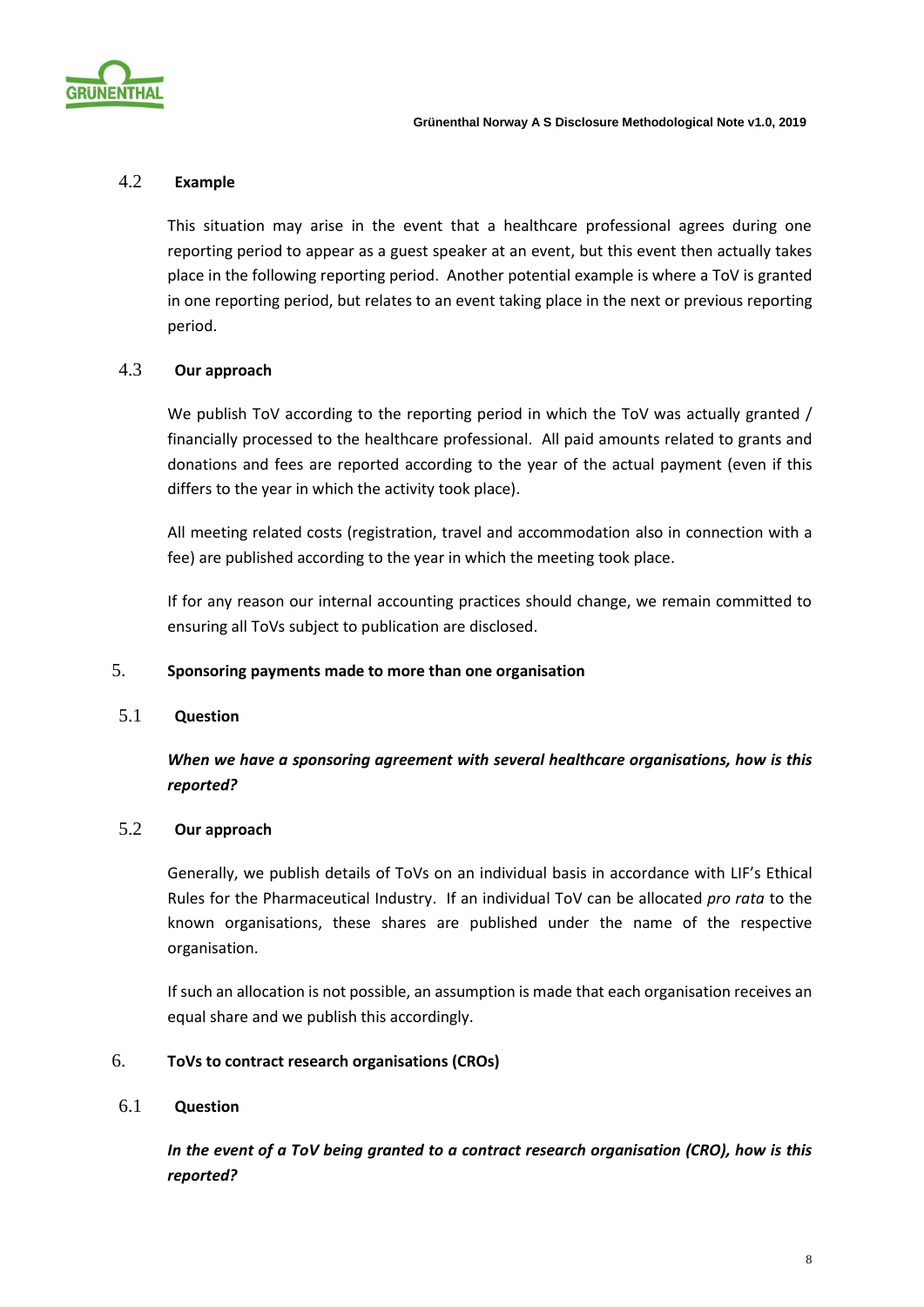

### 6.2 **Background**

Contract / clinical research organisations are research organisations that provide clinical study planning and execution services to companies in the pharmaceutical sector in return for payment.

### 6.3 **Our approach**

Generally, we do not publish details of any ToV granted to any CROs whose services we retain. The exceptions are those cases where:

- the CRO is comprised of healthcare professionals or has links to a medical institution (like a university hospital or a publicly-run organisation). In such case, the CRO is considered to be an organisation and details of any ToV granted to it will be published by us individually in accordance with the general regulations.
- the CRO is used to indirectly provide ToVs to healthcare professionals ("pass-through costs"). In such cases, we publish the individual details of each of these ToVs, indicating the relevant recipient healthcare professional in each case.

### <span id="page-8-0"></span>7. **Recording of ToVs granted to universities and other educational establishments**

### 7.1 **Question**

# *If ToVs are granted to universities and other educational establishments, how are these reported?*

### 7.2 **Our approach**

Generally speaking, any ToV we may grant to universities and other educational establishments are not covered by EFPIA. We only publish details of such ToVs in the event that they indirectly find their way to a healthcare organisation, such as a university hospital, or one or more healthcare professionals. In such cases, we publish the details of each of those ToV under the name of the university or other educational establishment to which they were granted.

# <span id="page-8-1"></span>8. **Indirect payment of ToV to healthcare professionals**

# 8.1 **Question**

*If ToVs are paid to healthcare professionals indirectly via third parties, how are these reported?*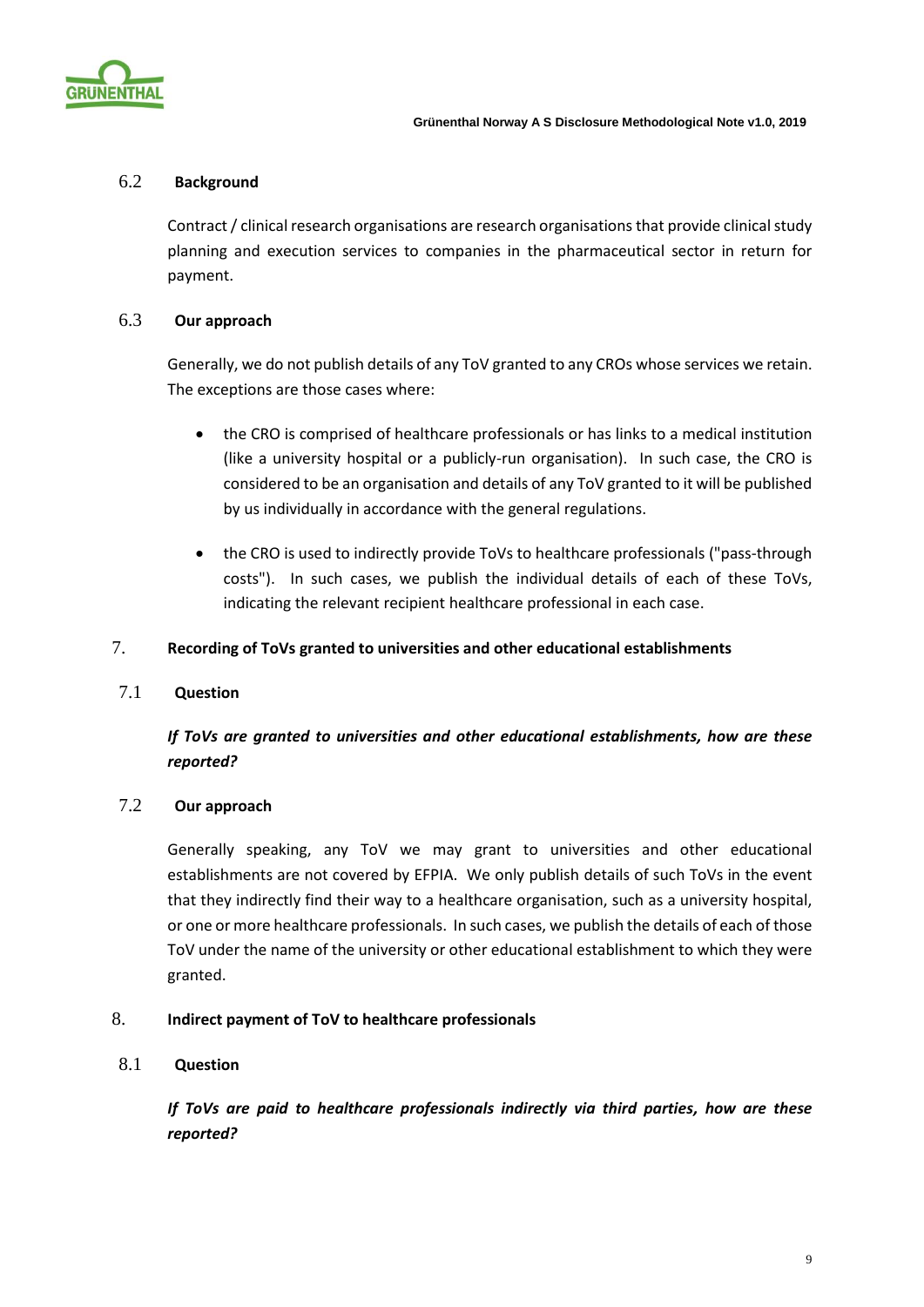

# 8.2 **Our approach**

In the event that we become aware that ToVs granted by us to a third party have been passed on to healthcare professionals, or those persons have benefitted from such, we will generally publish the details of each of those ToV under the name of the relevant healthcare professional.

### <span id="page-9-0"></span>9. **Transport costs for joint transportation**

# 9.1 **Question**

*When there are transport costs for the transportation of groups of healthcare professionals, how are these reported?*

# 9.2 **Background**

Grünenthal is committed to transparently disclosing as much information with regards travel as possible.

### 9.3 **Our approach**

When exact costs can be assigned to an individual, this will be done so and reported against that individual. In the event that there is a group cost, and a breakdown of costs per individual cannot be determined, the aggregated cost will be divided amongst the group and the proportion of cost assigned to each individual; this will be disclosed accordingly.

### <span id="page-9-1"></span>**III. QUESTIONS ON THE DATA FORMS**

### <span id="page-9-2"></span>1. **Donations – publication of ToV granted to hospitals or clinics**

1.1 **Question**

### *When donations are made to hospitals or clinics, how are these reported?*

### 1.2 **Examples**

It is possible in this case that the donation will be made to a hospital or clinic as a whole, or to a department or unit within that institution, such as the oncology unit.

# 1.3 **Our approach**

In the event that the donation is clearly intended for a specific department or unit within a hospital, we will publish details of the donation and against the specific department. In the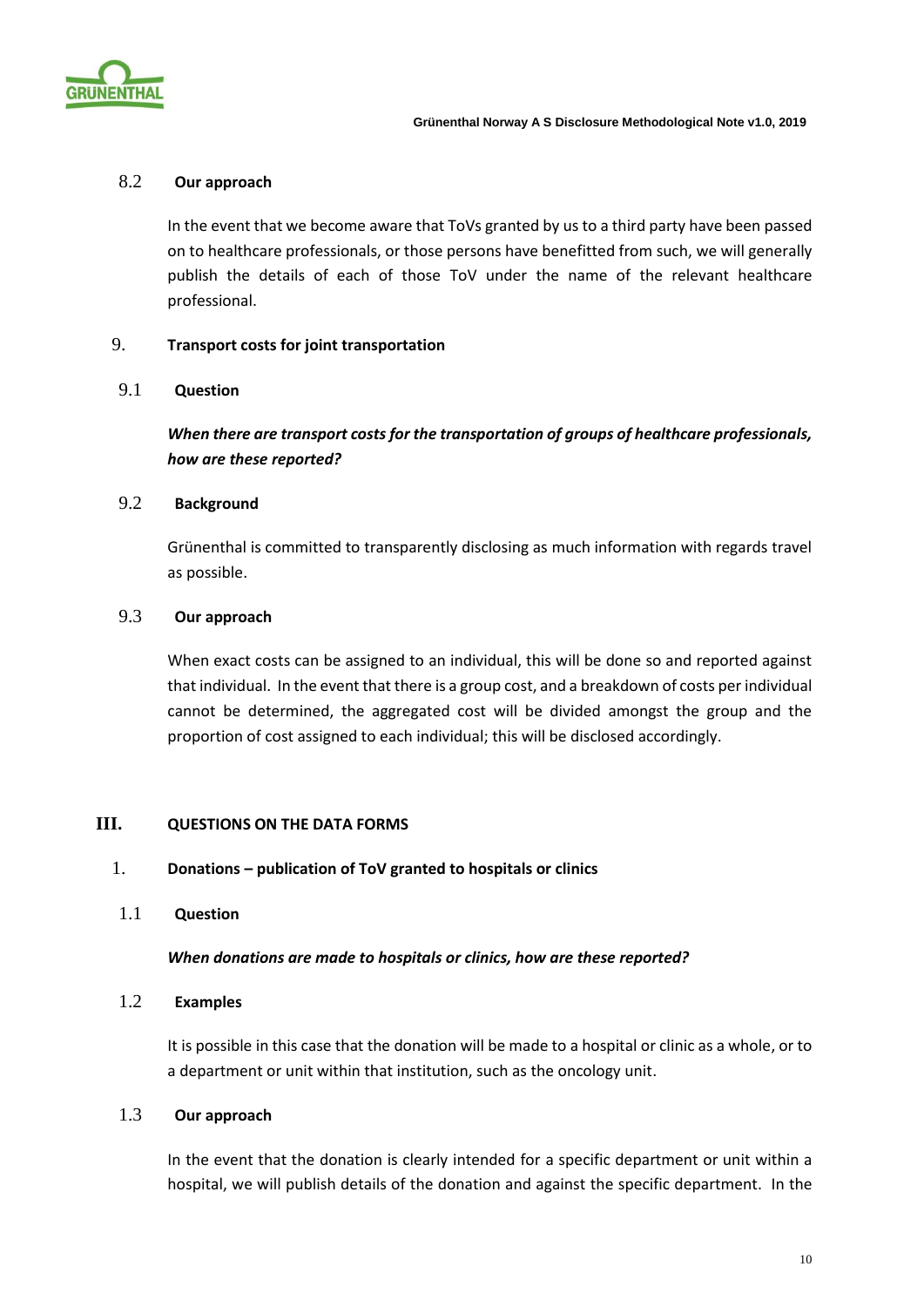

event that the donation is made to the hospital as an entity, we will publish the details against the name of the hospital.

Grants and donations to patient organisations are disclosed separately on our website [www.grunenthal.se.](http://www.grunenthal.se/) We additionally disclose other corporate donations to charitable organisations and our local community that are neither HCOs nor patient organisations on our website in the interests of transparency.

### 1.4 **Question**

### *When ToVs are made in relation to sponsoring agreements, how are these reported?*

### 1.5 **Background**

When ToVs are made in relation to sponsoring of events, these are reported within the 'Sponsorship agreements with HCOs' section of the report.

#### 1.6 **Our approach**

The related ToV is published in the reporting period when the payment was made, even if the related activity (i.e. sponsored event) took place in another year.

### <span id="page-10-0"></span>2. **Continuous professional development events – definition**

### 2.1 **Question**

### *What do we understand by continuous professional development events?*

### 2.2 **Our approach**

We classify any conventions, conferences, symposia etc. with a medical or scientific focus, or serving to further the training of healthcare professionals, as continuous professional development events.

### <span id="page-10-1"></span>3. **Continuous professional development events – registration fees**

### 3.1 **Question**

*How are the fees we have assumed for healthcare professionals or organisations to attend external continuous professional development events reported?*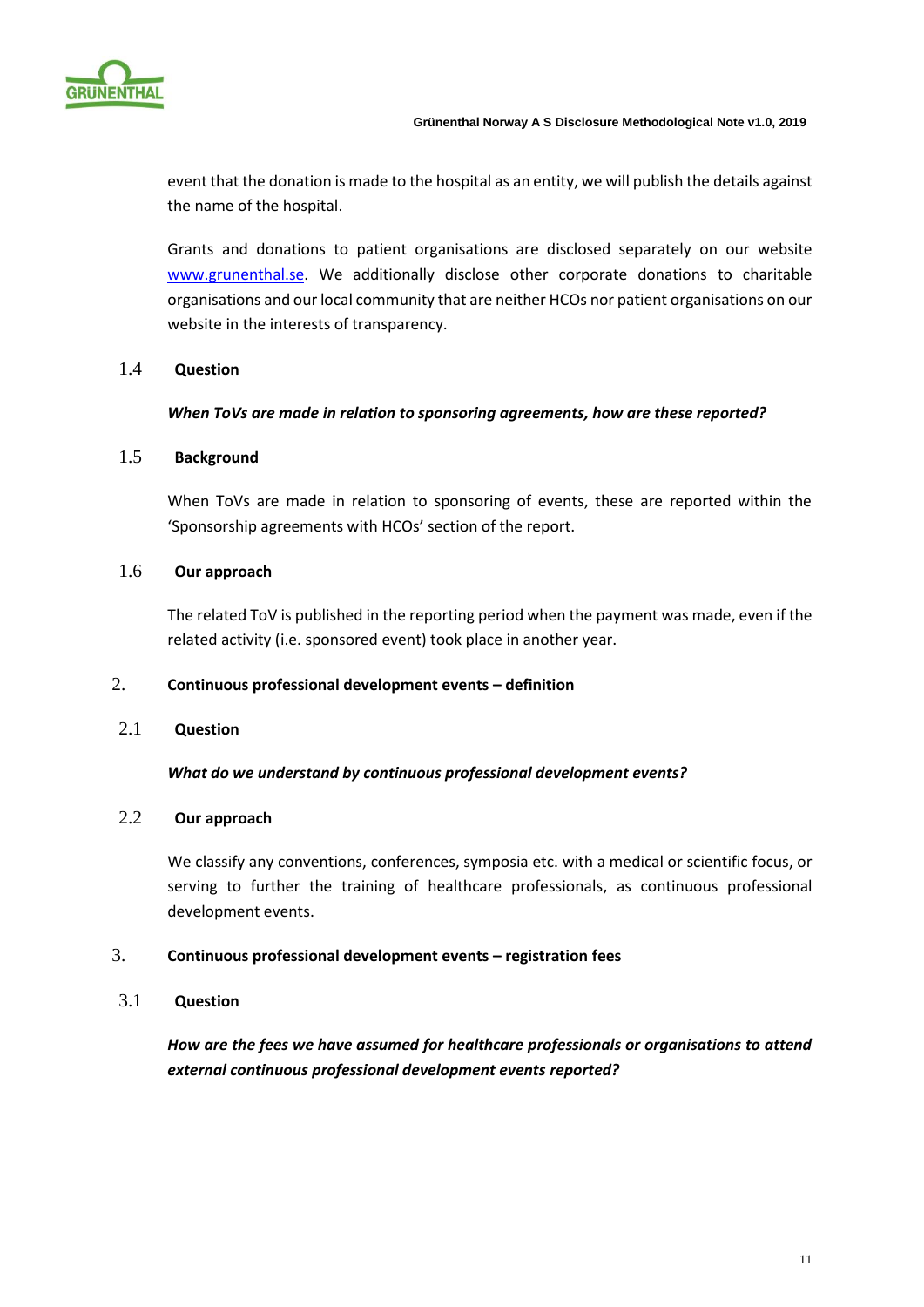

## 3.2 **Our approach**

We generally publish the payment of registration fees as a ToV to the relevant healthcare professionals in the section devoted to "registration fees". The total amount of such fees assumed during the reporting period is published for each individual healthcare professional.

### <span id="page-11-0"></span>4. **Continuous professional development events – travel and accommodation costs**

### 4.1 **Question**

*Which costs are published when we assume travel and accommodation costs relating to continuous professional development events?*

### 4.2 **Our approach**

We include all travel and accommodation costs in the report on a named basis unless they are related to group transfers and it is not possible to assign an individual ToV, in which case the total costs are averaged and assigned to each recipient. Accommodation costs for groups of healthcare professionals will be averaged across all supported attendees per night, and may not represent the exact cost of a specific room.

### <span id="page-11-1"></span>5. **Continuous professional development events – organisation by an events agency**

### 5.1 **Question**

# *In the event that a continuous professional development event is organised by an events agency, what ToVs are published?*

# 5.2 **Our approach**

If an event (convention, conference, symposium etc.) led by a HCO is organised by an events agency and associated ToVs are paid to that agency, we will publish details of such ToV against the name of the organising responsible body (HCO).

### <span id="page-11-2"></span>6. **Continuous professional development events – costs for internal events**

### 6.1 **Question**

### *How are costs for internal continuous professional development events published?*

# 6.2 **Our approach**

In the event that we charge a registration fee for one of our own internal continuous professional development events and waive it for certain healthcare professionals, we will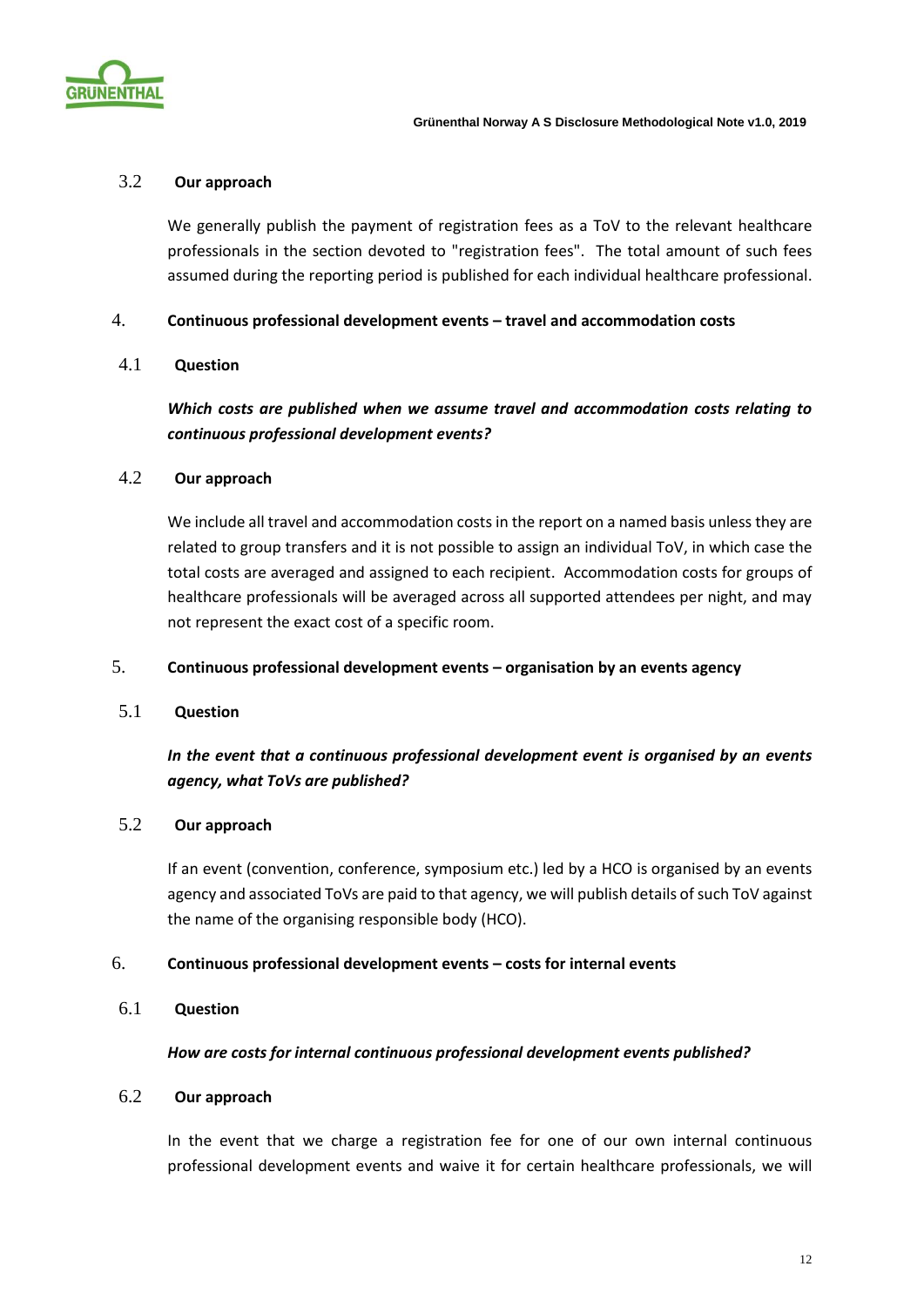

publish this as a ToV granted to the relevant professional. In the event that we assume the travel and accommodation costs for those persons attending our internal continuous professional development events, details of such will be published specifying the name of the relevant healthcare professional in the category provided for this purpose.

### <span id="page-12-0"></span>7. **Service and consultancy fees – definition**

### 7.1 **Question**

### *Which ToV do we record as service and consultancy fees?*

### 7.2 **Background**

All fees associated with the provision of a service or other consultancy activities (other than those associated with R&D activities) are disclosed within the 'Fee for service and consultancy' section of the report.

# 7.3 **Our approach**

Under the category service and consultancy fees, we record all fees unless they are related to R&D which are disclosed in an aggregate form.

### <span id="page-12-1"></span>8. **Service and consultancy fees – reimbursement of expenses**

# 8.1 **Question**

# *When expenses are reimbursed in connection with service and consultancy fees, how are these reported?*

### 8.2 **Background**

In terms of ToV falling under the category "service and consultancy fees", the data template allows for reporting of any expenses reimbursed in addition to and separately from the fee itself. These expenses may include travel and accommodation costs.

# 8.3 **Our approach**

All expense costs associated with a named individual are disclosed, and the average of aggregated costs are disclosed when more specific data is unavailable.

# 8.4 **Question**

### *When ToVs are associated with R&D activities, how are these reported?*